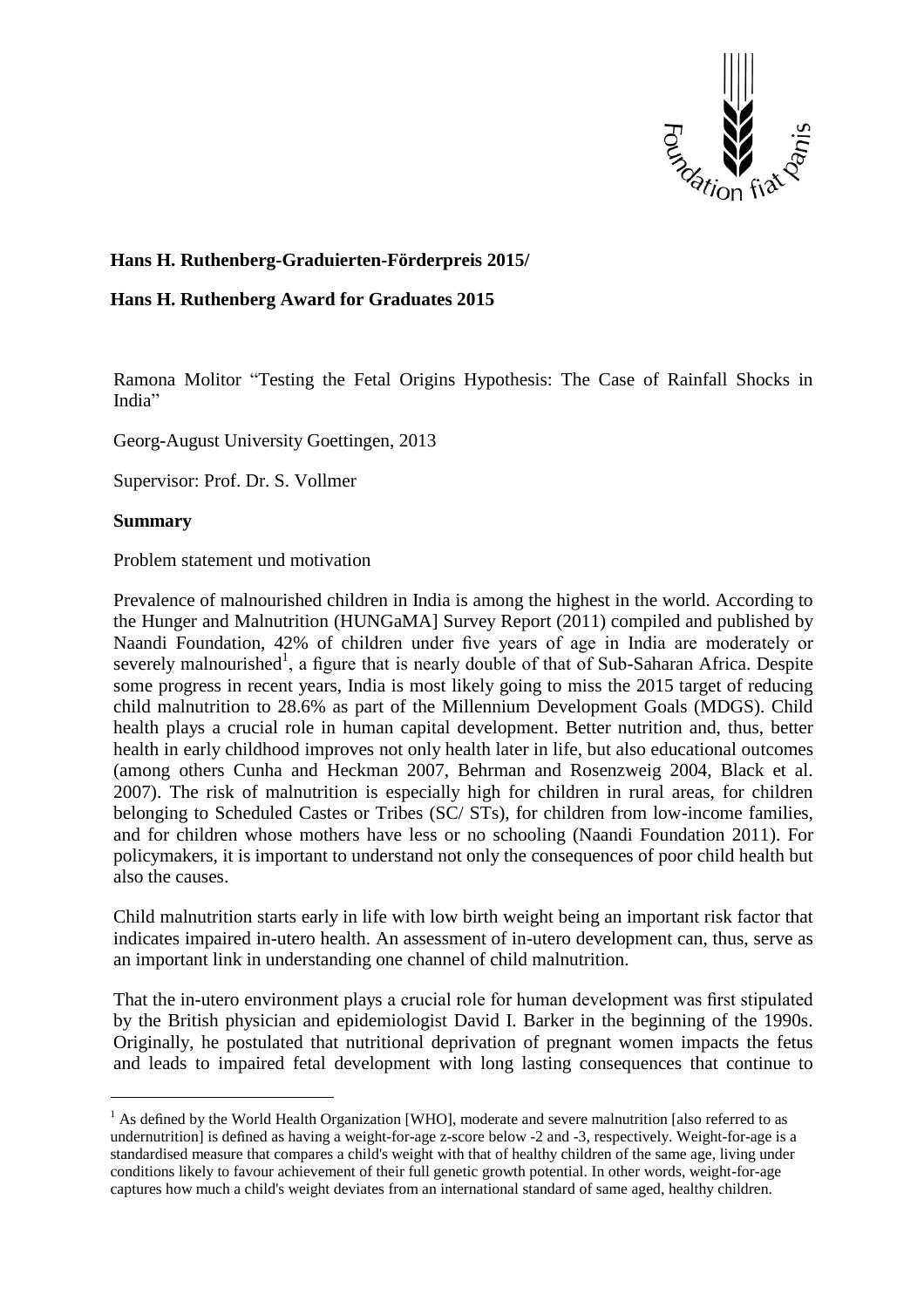persist after birth and even through adulthood (Barker 1990, Barker 1995). To put it in another way, the body's memories of early undernutrition become translated into pathology explaining the development of a number of diseases in later life. Barker denoted this fetal programming as the *fetal origins hypothesis*, a thesis that has gained much attention in the medical literature ever since. Nowadays, the *fetal origins hypothesis* is used as a general term to describe how in-utero shocks translate into early and later life.

It was not until the influential seminal work by Almond (2006) that the role of the in-utero environment has become an important research topic in economics as well. A growing empirical literature confirms a negative relationship between unfavourable circumstances experienced in-utero and the prevalence of low birth weight and human capital  $accumulation<sup>2</sup>$ . A key challenge in the empirical analysis is the assessment of a causal relationship. Methodologically, new studies take advantage of natural experiments that induce exogenous variations of in utero conditions over time and groups. Examples of these are famines (Almond et al. 2010, Neelson and Stratmann 2011), pandemics (Almond 2006, Kelly 2011), hot temperatures (Deschénes et al. 2009), and exposure to radioactive emission (Almond 2009).

## Methodology

 $\overline{a}$ 

In my Master thesis I complement the previous research by measuring the causal effect of inutero rainfall shocks in an agrarian economy with repeated occurrences of these shocks over time and with variation of the intensity at the geographical level. More precisely, I quantify effect of rainfall deficiency in India experienced in utero on health of children between 0 and 5 years and on educational outcomes later in life. The use of rainfall is originated in the characteristics of the Indian context; monsoon rainfall constitutes a critical feature of the rural and on agriculture depending Indian economy and has been observed to be historically volatile<sup>3</sup>. Since agriculture is predominantly rain-fed, droughts cause harvest failure, put families under severe financial stress, and affect in return food availability. Females and, thus, pregnant women and their unborn children are particularly vulnerable in times of food shortages due to unfavourable household reallocations (Behrman 1988, Behrman and Doalalikar 1990). In principle, there is insurance available to protect against this type of risk, but the uptake of such insurance is quite low in rural India (Cole et al.  $2013)^4$ .

My data comes from three distinct data sets. Information on children is drawn from the District Level Household Survey [DLHS-2) and the Indian Human Development Survey (IHDS]. While the DLHS-2 is similar to the often used National Family Health Survey, it is five times larger and provides me with a final sample size of over 250,000 children. The IHDS data is much smaller but contains an additional range of important variables. District level rainfall data is available monthly; it enables me to identify periods of drought based on year-to-year monsoon rainfall variation within districts which I argue is exogenous.

 $2 \text{ In }$  my thesis, I set up an economic model based on Almond and Currie (2011) to show theoretically why in utero shocks can affect health of children and educational outcomes later in life.

 $3$  That rainfall is highly correlated with income in India has been recognized in several studies (among others Jacoby and Skoufias 1998, Jayachandran 2006).

<sup>&</sup>lt;sup>4</sup> I am not the first to test the fetal origins hypothesis using rainfall shock in this type of setting. There are two closely related studies that come to mixed results regarding the role of the womb (Maccini and Yang 2010; Shah and Steinberg 2013). While both papers focus on the more long-term effects or educational outcomes, I address also health outcomes of children aged 0 to 5 and put emphasize on an important channel through which the previous findings can be explained.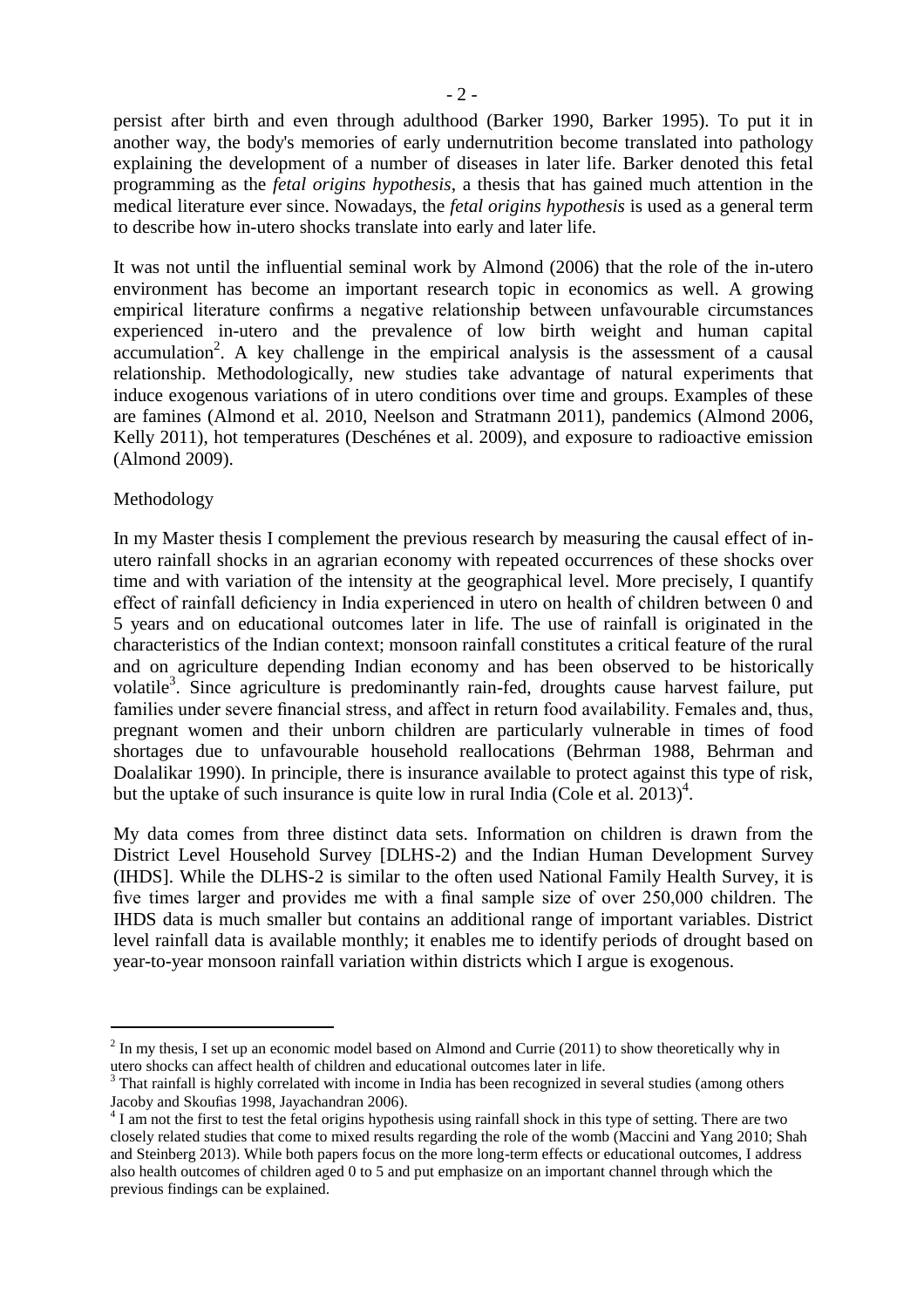#### Results

My findings suggest medium to long-term effects of in-utero shocks on nutritional status of children between 0-5 years. Hemoglobin level of girls under age 5, who experienced a drought in-utero, is about 0.18 g/dl lower compared to girls who were not exposed to this shock; thus, increasing the risk for anemia. Weight is reduced by about half a kilogram which translates into a decrease on weight-for-age z-scores of about 0.1 standard deviations for girls and boys exposed to a drought in-utero. Boys are also about 1.2 cm smaller compared to boys that did not experience a shock in the womb. Height and weight regressions for women between 15-49 years indicate that the anthropometric effects of droughts persist until adulthood. The schooling outcomes provide further evidence that in-utero drought exposure has lasting effects. My results also indicate that drought in the year of birth is an important predictor of health, a finding similar to previous studies.<sup>5</sup>

I also discuss the internal validity of my findings. Using different definitions to define droughts, I can show that my results are not sensitive to the way I define the rainfall shock Moreover, I address serial correlation in the rainfall data, selective fertility, migration patterns, and discuss potential consequences of selective mortality.

Even though I focus on in-utero shocks in my thesis, I do not imply that droughts have no effect on nutritional status in other periods of life. However, my findings suggest that the time in the womb is a sensitive period for human development which is in line with Barker's *fetal origins hypothesis*. For policy makers, the implication of my findings points towards a stronger focus on policies that improve maternal and fetal health, especially given the high variability of rainfall in India, and thus the repeated occurrence of droughts within the country.

#### Bibliography

 $\overline{a}$ 

Almond, D (2006), "Is the 1918 Influenza Pandemic Over? Long-Term Effects of In Utero Influenza Exposure in the Post-1940 US Population", Journal of Political Economy, 114 (4), p. 672-712.

Almond, D, L Edlund and M Palme (2009), "Chernobyl's Subclinical Legacy: Prenatal Exposure to Radioactive Fallout and School Outcomes in Sweden", The Quarterly Journal of Economics, 124 (4), 1729-1772.

Almond D, L Edlund, H Li and I Zhang (2010), "Long-Term Effects of Early-Life Development - Evidence from the 1959 to 1961 China Famine", The Economic Consequences of Demographic Change in East Asia, NBER-EASE Volume 19, 321-34-5.

Barker, D (1990), "The Fetal and Infant Origins of Adult Disease", British Medical Journal, 301 (6761), p. 1111.

Barker, D (1995), "The Fetal Origins of Coronary Heart Disease", British Medical Journal, 311 (6998): p.171- 174.

Behrman. I (1988), "Intrahousehold Allocation of Nutrients in Rural India: Are Boys Favored? Do Parents Exhibit Inequality Aversion?", Oxford Economic Papers, 40 (1), 32-54.

Behrman, I and A Doalalikar (1990), "The Intrahousehold Demand for Nutrients in Rural South India", Journal of Human Resources", 25 (4), 665-696.

Behrman, I and M Rosenzweig (2004), "Returns to Birthweight", The Review of Economic and Statistics, 96 (2), 586-601.

 $<sup>5</sup>$  I also study the effect of excess rainfall which may cause harvest failure and destruction of physical capital</sup> through flooding. The results, however, I quite inconclusive which is most likely due to the difficulty of measuring flood solely based on rainfall and without information on streams and vaporization.